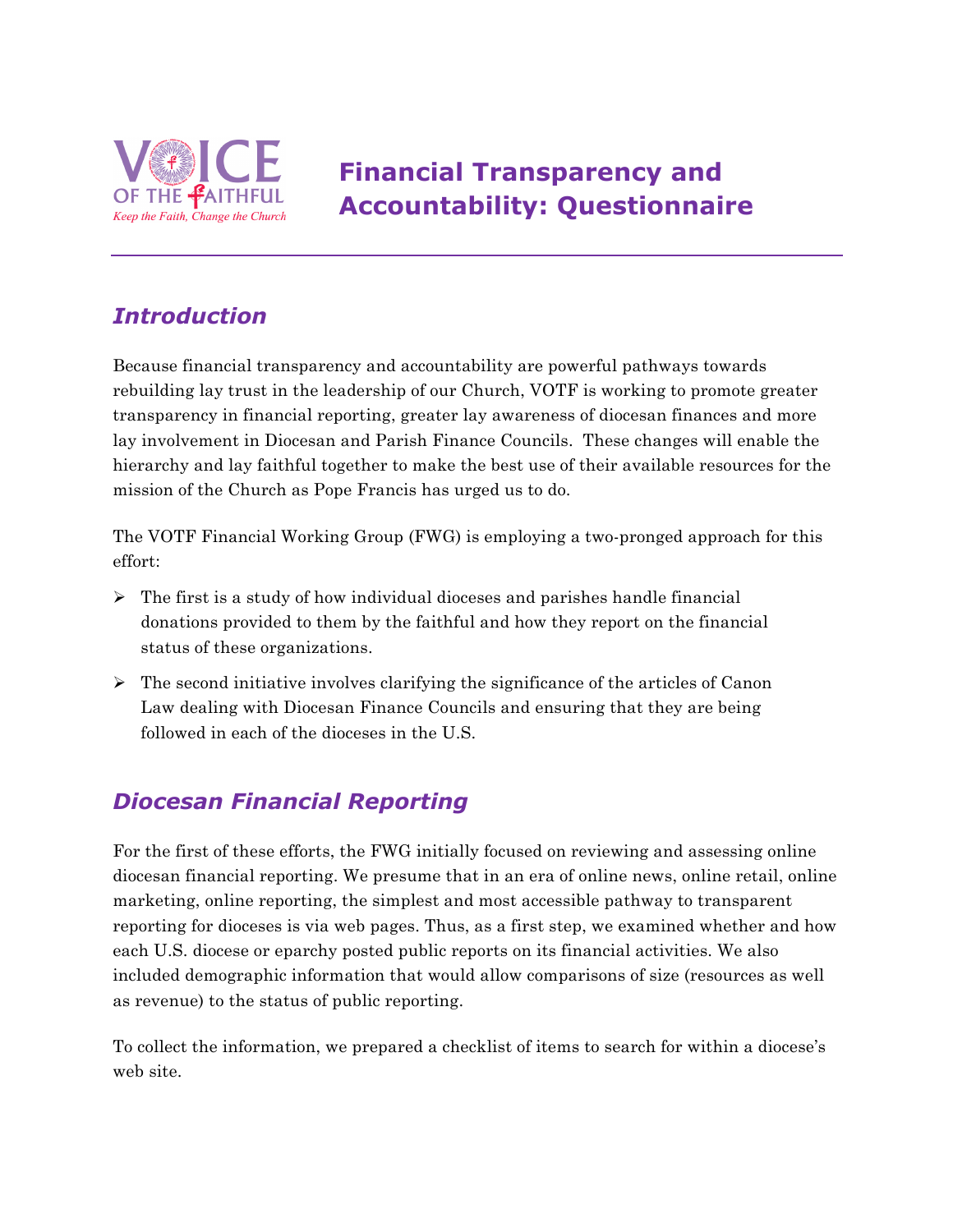### *Checklist for Online Reporting*

#### Ø **Characteristics of Diocese (demographics)**

Sources: Catholic directories, diocese web site, Wikipedia and other online pages

- § Archdiocese name, address, and web site, and name of current ordinary
- $\blacksquare$  # of Catholics
- $\bullet$  # of parishes and missions
- $\bullet$  # of schools
- $\blacksquare$  # of cemeteries
- $\blacksquare$  # of seminaries
- § *To obtain if and when available: % of Catholics regularly attending Mass*

#### Ø **Info from and Characteristics of Financial Statements**

- Web page with financial information
- Net assets at end of year
- Revenues
- Expenses
- Operating income (loss)
- § Are financial statements for the main entity of the diocese disclosed on the website?
	- o Standard package of statements
		- Statement of Financial Position ("Balance Sheet")
		- Statement of Activities (i.e, revenue and expenses)
		- Statement of Cash Flows
	- o What diocesan functions are included in the statements? (First two functions below should be included; other functions may be part of central operations or may be separate "independent" entities controlled by the diocese.)
		- Diocesan central operations?
		- Parishes?
		- Catholic Charities?
		- Schools?
		- Cemeteries?
		- Seminary?